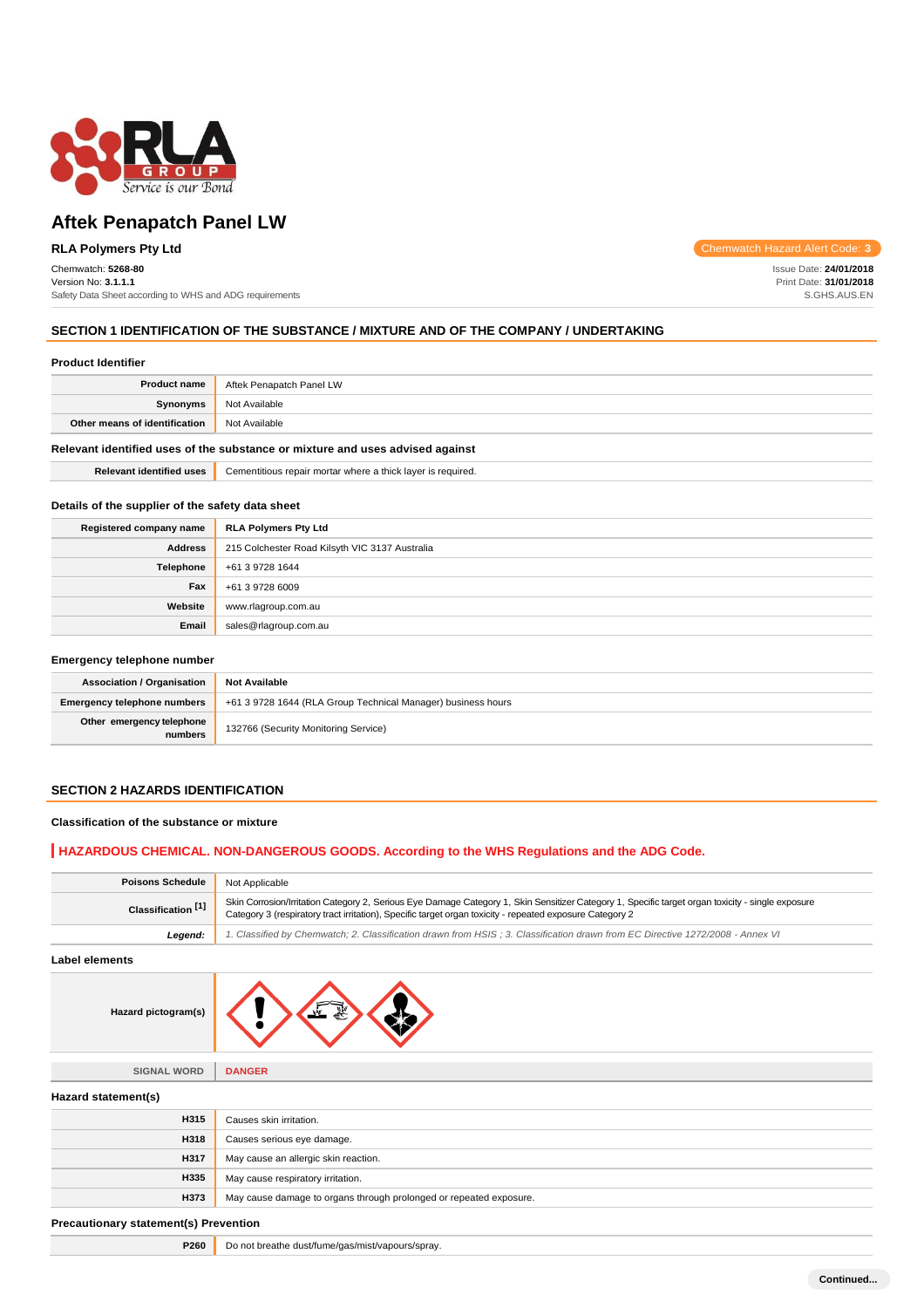### **Penapatch Panel LW**

| P <sub>271</sub> | Use only outdoors or in a well-ventilated area.                            |  |
|------------------|----------------------------------------------------------------------------|--|
| P280             | Wear protective gloves/protective clothing/eye protection/face protection. |  |
| P272             | Contaminated work clothing should not be allowed out of the workplace.     |  |

#### **Precautionary statement(s) Response**

| P305+P351+P338 | IF IN EYES: Rinse cautiously with water for several minutes. Remove contact lenses, if present and easy to do. Continue rinsing. |  |
|----------------|----------------------------------------------------------------------------------------------------------------------------------|--|
| P310           | Immediately call a POISON CENTER or doctor/physician.                                                                            |  |
| P362           | Take off contaminated clothing and wash before reuse.                                                                            |  |
| P302+P352      | IF ON SKIN: Wash with plenty of soap and water.                                                                                  |  |
|                |                                                                                                                                  |  |

### **Precautionary statement(s) Storage**

| P405      | ≧locked up.                                                      |
|-----------|------------------------------------------------------------------|
| P403+P233 | Store in a well-ventilated place. Keep container tightly closed. |

### **Precautionary statement(s) Disposal**

| P50 | <b>I</b> Dispose of contents/container in accordance with local requlations. |  |
|-----|------------------------------------------------------------------------------|--|
|     |                                                                              |  |

### **SECTION 3 COMPOSITION / INFORMATION ON INGREDIENTS**

#### **Substances**

See section below for composition of Mixtures

### **Mixtures**

| <b>CAS No</b> | %[weight] | Name                                       |
|---------------|-----------|--------------------------------------------|
| 65997-15-1    | $30 - 60$ | portland cement                            |
| 68131-74-8.   | 10-20     | fly ash - low quartz                       |
| Not Available | 10-30     | Ingredients determined not to be hazardous |

### **SECTION 4 FIRST AID MEASURES**

### **Description of first aid measures**

| <b>Eye Contact</b>  | If this product comes in contact with the eyes:<br>Immediately hold eyelids apart and flush the eye continuously with running water.<br>Ensure complete irrigation of the eye by keeping eyelids apart and away from eye and moving the eyelids by occasionally lifting the upper and lower lids.<br>Continue flushing until advised to stop by the Poisons Information Centre or a doctor, or for at least 15 minutes.<br>Transport to hospital or doctor without delay.<br>Removal of contact lenses after an eye injury should only be undertaken by skilled personnel. |
|---------------------|----------------------------------------------------------------------------------------------------------------------------------------------------------------------------------------------------------------------------------------------------------------------------------------------------------------------------------------------------------------------------------------------------------------------------------------------------------------------------------------------------------------------------------------------------------------------------|
| <b>Skin Contact</b> | If skin contact occurs:<br>Immediately remove all contaminated clothing, including footwear.<br>Flush skin and hair with running water (and soap if available).<br>Seek medical attention in event of irritation.                                                                                                                                                                                                                                                                                                                                                          |
| Inhalation          | If fumes or combustion products are inhaled remove from contaminated area.<br>Lay patient down. Keep warm and rested.<br>Prostheses such as false teeth, which may block airway, should be removed, where possible, prior to initiating first aid procedures.<br>Apply artificial respiration if not breathing, preferably with a demand valve resuscitator, bag-valve mask device, or pocket mask as trained. Perform CPR if<br>necessary.<br>Transport to hospital, or doctor, without delay.                                                                            |
| Ingestion           | If swallowed do <b>NOT</b> induce vomiting.<br>If vomiting occurs, lean patient forward or place on left side (head-down position, if possible) to maintain open airway and prevent aspiration.<br>Observe the patient carefully.<br>Never give liquid to a person showing signs of being sleepy or with reduced awareness; i.e. becoming unconscious.<br>Give water to rinse out mouth, then provide liquid slowly and as much as casualty can comfortably drink.<br>Seek medical advice.                                                                                 |

## **Indication of any immediate medical attention and special treatment needed**

Treat symptomatically.

## **SECTION 5 FIREFIGHTING MEASURES**

### **Extinguishing media**

- **There is no restriction on the type of extinguisher which may be used.**
- Use extinguishing media suitable for surrounding area.

#### **Special hazards arising from the substrate or mixture**

**Fire Incompatibility** None known.

### **Advice for firefighters**

**Fire Fighting Alert Fire Brigade and tell them location and nature of hazard.**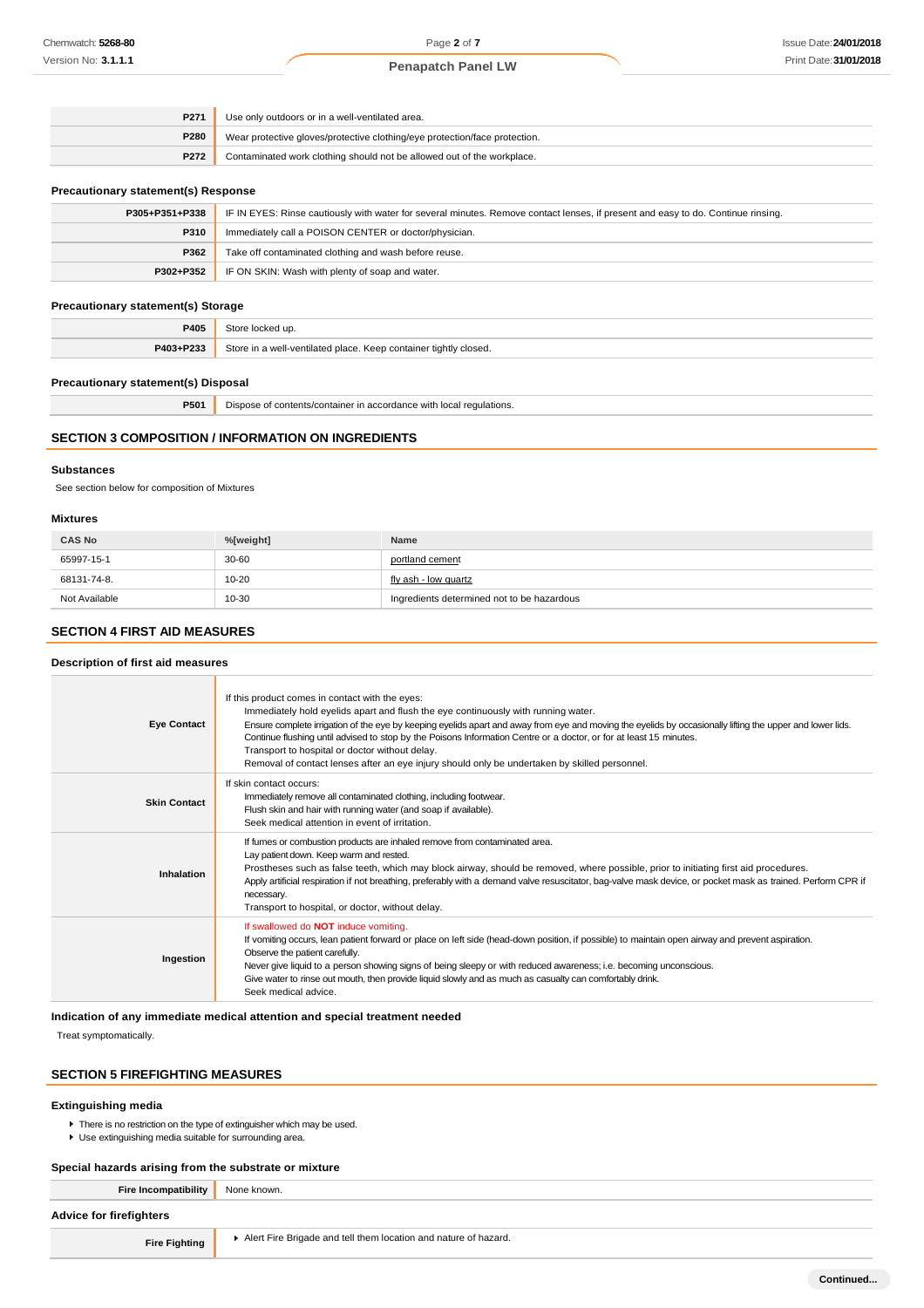|                              | Wear breathing apparatus plus protective gloves in the event of a fire.<br>Prevent, by any means available, spillage from entering drains or water courses.<br>Use fire fighting procedures suitable for surrounding area. |
|------------------------------|----------------------------------------------------------------------------------------------------------------------------------------------------------------------------------------------------------------------------|
| <b>Fire/Explosion Hazard</b> | $\bullet$ Non combustible.<br>Not considered a significant fire risk, however containers may burn.<br>silicon dioxide (SiO2)<br>May emit poisonous fumes.<br>May emit corrosive fumes.                                     |
| <b>HAZCHEM</b>               | Not Applicable                                                                                                                                                                                                             |

### **SECTION 6 ACCIDENTAL RELEASE MEASURES**

## **Personal precautions, protective equipment and emergency procedures**

See section 8

### **Environmental precautions**

See section 12

### **Methods and material for containment and cleaning up**

| <b>Minor Spills</b> | Remove all ignition sources.<br>Clean up all spills immediately.<br>Avoid contact with skin and eyes.<br>Control personal contact with the substance, by using protective equipment.               |
|---------------------|----------------------------------------------------------------------------------------------------------------------------------------------------------------------------------------------------|
| <b>Major Spills</b> | Moderate hazard.<br><b>CAUTION:</b> Advise personnel in area.<br>Alert Emergency Services and tell them location and nature of hazard.<br>Control personal contact by wearing protective clothing. |

Personal Protective Equipment advice is contained in Section 8 of the SDS.

## **SECTION 7 HANDLING AND STORAGE**

| Precautions for safe handling |                                                                                                                                                                                              |  |
|-------------------------------|----------------------------------------------------------------------------------------------------------------------------------------------------------------------------------------------|--|
| Safe handling                 | Avoid all personal contact, including inhalation.<br>Wear protective clothing when risk of exposure occurs.<br>Use in a well-ventilated area.<br>Prevent concentration in hollows and sumps. |  |
| Other information             | Store in original containers.<br>Keep containers securely sealed.<br>Store in a cool, dry, well-ventilated area.<br>Store away from incompatible materials and foodstuff containers.         |  |

### **Conditions for safe storage, including any incompatibilities**

| Suitable container      | Polyethylene or polypropylene container.<br>Check all containers are clearly labelled and free from leaks.                                                                                                                                                                                                                                                                                                                                                                                                                                                                   |
|-------------------------|------------------------------------------------------------------------------------------------------------------------------------------------------------------------------------------------------------------------------------------------------------------------------------------------------------------------------------------------------------------------------------------------------------------------------------------------------------------------------------------------------------------------------------------------------------------------------|
| Storage incompatibility | WARNING: Avoid or control reaction with peroxides. All transition metal peroxides should be considered as potentially explosive. For example transition<br>metal complexes of alkyl hydroperoxides may decompose explosively.<br>The pi-complexes formed between chromium(0), vanadium(0) and other transition metals (haloarene-metal complexes) and mono-or poly-fluorobenzene<br>show extreme sensitivity to heat and are explosive.<br>Avoid strong acids, acid chlorides, acid anhydrides and chloroformates.<br>Avoid contact with copper, aluminium and their alloys. |

## **SECTION 8 EXPOSURE CONTROLS / PERSONAL PROTECTION**

### **Control parameters**

## **OCCUPATIONAL EXPOSURE LIMITS (OEL)**

| <b>INGREDIENT DATA</b>       |                      |                      |                   |               |               |        |               |
|------------------------------|----------------------|----------------------|-------------------|---------------|---------------|--------|---------------|
| Source                       | Ingredient           | <b>Material name</b> | <b>TWA</b>        | <b>STEL</b>   | Peak          |        | <b>Notes</b>  |
| Australia Exposure Standards | portland cement      | Portland cement      | $10 \text{ mg/m}$ | Not Available | Not Available |        | Not Available |
| <b>EMERGENCY LIMITS</b>      |                      |                      |                   |               |               |        |               |
| Ingredient                   | <b>Material name</b> | TEEL-1               |                   | TEEL-2        |               | TEEL-3 |               |

| Penapatch Panel LW                            | Not Available        | Not Available | Not Available       | Not Available |
|-----------------------------------------------|----------------------|---------------|---------------------|---------------|
| Ingredient                                    | <b>Original IDLH</b> |               | <b>Revised IDLH</b> |               |
| portland cement                               | 5000 mg/m3           |               | Not Available       |               |
| fly ash - low quartz                          | Not Available        |               | Not Available       |               |
| Ingredients determined not to be<br>hazardous | Not Available        |               | Not Available       |               |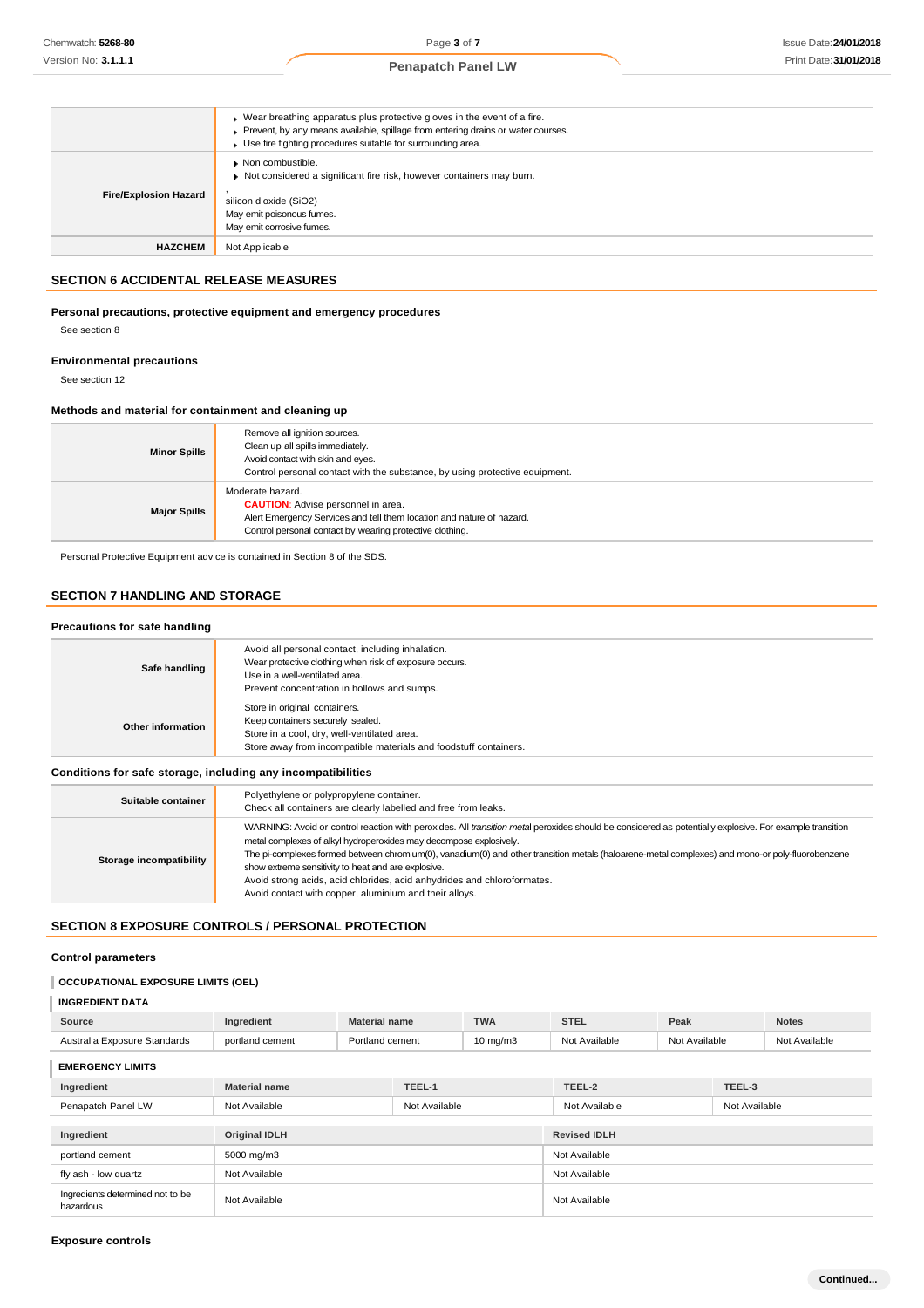| Appropriate engineering<br>controls | Engineering controls are used to remove a hazard or place a barrier between the worker and the hazard. Well-designed engineering controls can be<br>highly effective in protecting workers and will typically be independent of worker interactions to provide this high level of protection.<br>The basic types of engineering controls are:<br>Process controls which involve changing the way a job activity or process is done to reduce the risk.<br>Enclosure and/or isolation of emission source which keeps a selected hazard "physically" away from the worker and ventilation that strategically "adds" and<br>"removes" air in the work environment.                                                                                                                                                                                                                                                                                                                                                                                                                                                                                                            |
|-------------------------------------|----------------------------------------------------------------------------------------------------------------------------------------------------------------------------------------------------------------------------------------------------------------------------------------------------------------------------------------------------------------------------------------------------------------------------------------------------------------------------------------------------------------------------------------------------------------------------------------------------------------------------------------------------------------------------------------------------------------------------------------------------------------------------------------------------------------------------------------------------------------------------------------------------------------------------------------------------------------------------------------------------------------------------------------------------------------------------------------------------------------------------------------------------------------------------|
| <b>Personal protection</b>          |                                                                                                                                                                                                                                                                                                                                                                                                                                                                                                                                                                                                                                                                                                                                                                                                                                                                                                                                                                                                                                                                                                                                                                            |
| Eye and face protection             | Safety glasses with side shields.<br>Chemical goggles.<br>Contact lenses may pose a special hazard; soft contact lenses may absorb and concentrate irritants. A written policy document, describing the wearing<br>of lenses or restrictions on use, should be created for each workplace or task.                                                                                                                                                                                                                                                                                                                                                                                                                                                                                                                                                                                                                                                                                                                                                                                                                                                                         |
| <b>Skin protection</b>              | See Hand protection below                                                                                                                                                                                                                                                                                                                                                                                                                                                                                                                                                                                                                                                                                                                                                                                                                                                                                                                                                                                                                                                                                                                                                  |
| Hands/feet protection               | NOTE:<br>The material may produce skin sensitisation in predisposed individuals. Care must be taken, when removing gloves and other protective equipment, to<br>avoid all possible skin contact.<br>Contaminated leather items, such as shoes, belts and watch-bands should be removed and destroyed.<br>The selection of suitable gloves does not only depend on the material, but also on further marks of quality which vary from manufacturer to manufacturer.<br>Where the chemical is a preparation of several substances, the resistance of the glove material can not be calculated in advance and has therefore to be<br>checked prior to the application.<br>The exact break through time for substances has to be obtained from the manufacturer of the protective gloves and has to be observed when making a final<br>choice.<br>Personal hygiene is a key element of effective hand care.<br>Neoprene rubber gloves<br>Experience indicates that the following polymers are suitable as glove materials for protection against undissolved, dry solids, where abrasive particles are<br>not present.<br>polychloroprene.<br>nitrile rubber.<br>butyl rubber. |
| <b>Body protection</b>              | See Other protection below                                                                                                                                                                                                                                                                                                                                                                                                                                                                                                                                                                                                                                                                                                                                                                                                                                                                                                                                                                                                                                                                                                                                                 |
| Other protection                    | Overalls.<br>P.V.C. apron.<br>Barrier cream.                                                                                                                                                                                                                                                                                                                                                                                                                                                                                                                                                                                                                                                                                                                                                                                                                                                                                                                                                                                                                                                                                                                               |
| <b>Thermal hazards</b>              | Not Available                                                                                                                                                                                                                                                                                                                                                                                                                                                                                                                                                                                                                                                                                                                                                                                                                                                                                                                                                                                                                                                                                                                                                              |

#### **Respiratory protection**

Particulate. (AS/NZS 1716 & 1715, EN 143:2000 & 149:001, ANSI Z88 or national equivalent)

| <b>Required Minimum Protection Factor</b> | <b>Half-Face Respirator</b> | <b>Full-Face Respirator</b> | <b>Powered Air Respirator</b> |
|-------------------------------------------|-----------------------------|-----------------------------|-------------------------------|
| up to $10 \times ES$                      | P <sub>1</sub><br>Air-line* |                             | PAPR-P1                       |
| up to $50 \times ES$                      | Air-line**                  | <b>P2</b>                   | PAPR-P2                       |
| up to $100 \times ES$                     | . .                         | P <sub>3</sub>              | $\overline{\phantom{0}}$      |
|                                           |                             | Air-line*                   | $\overline{\phantom{0}}$      |
| $100 + x ES$                              |                             | Air-line**                  | PAPR-P3                       |

\* - Negative pressure demand \*\* - Continuous flow

A(All classes) = Organic vapours, B AUS or B1 = Acid gasses, B2 = Acid gas or hydrogen cyanide(HCN), B3 = Acid gas or hydrogen cyanide(HCN), E = Sulfur dioxide(SO2), G = Agricultural chemicals, K = Ammonia(NH3), Hg = Mercury, NO = Oxides of nitrogen, MB = Methyl bromide, AX = Low boiling point organic compounds(below 65 degC)

Respirators may be necessary when engineering and administrative controls do not adequately prevent exposures.

The decision to use respiratory protection should be based on professional judgment that takes into account toxicity information, exposure measurement data, and frequency and likelihood of the worker's exposure - ensure users are not subject to high thermal loads which may result in heat stress or distress due to personal protective equipment (powered, positive flow, full face apparatus may be an option).

Published occupational exposure limits, where they exist, will assist in determining the adequacy of the selected respiratory protection. These may be government mandated or vendor recommended.

Certified respirators will be useful for protecting workers from inhalation of particulates when properly selected and fit tested as part of a complete respiratory protection program.

Use approved positive flow mask if significant quantities of dust becomes airborne.

**Try to avoid creating dust conditions.** 

### **SECTION 9 PHYSICAL AND CHEMICAL PROPERTIES**

#### **Information on basic physical and chemical properties**

| Appearance            | Fine grey powder; partly soluble in water. |                                            |                |
|-----------------------|--------------------------------------------|--------------------------------------------|----------------|
| <b>Physical state</b> | <b>Divided Solid</b>                       | Relative density (Water = 1)               | 1.5            |
| Odour                 | Not Available                              | Partition coefficient n-octanol /<br>water | Not Available  |
| Odour threshold       | Not Available                              | Auto-ignition temperature (°C)             | Not Applicable |
| pH (as supplied)      | Not Applicable                             | <b>Decomposition temperature</b>           | Not Available  |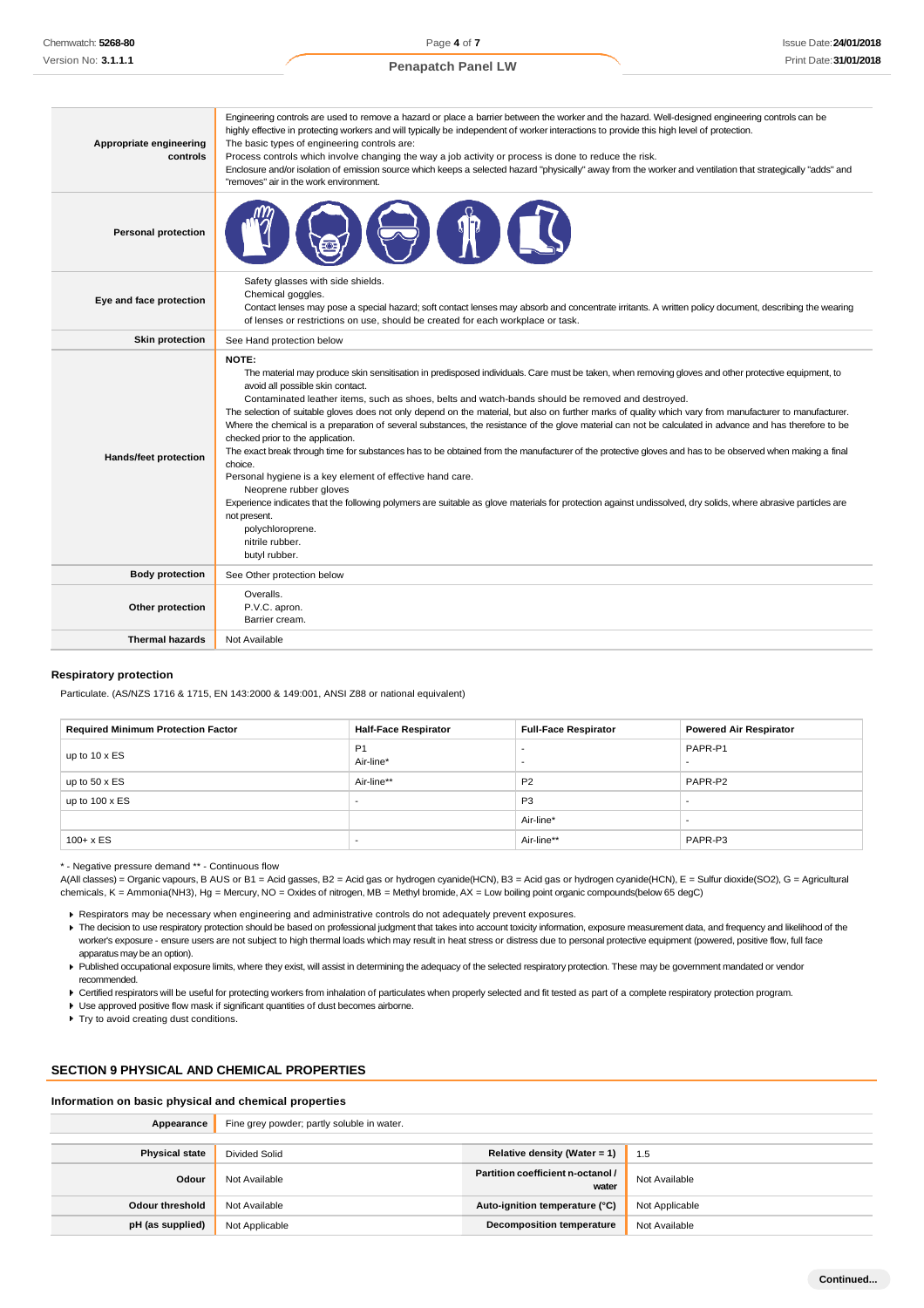| Melting point / freezing point<br>(°C)          | Not Available   | Viscosity (cSt)                    | Not Applicable |
|-------------------------------------------------|-----------------|------------------------------------|----------------|
| Initial boiling point and boiling<br>range (°C) | Not Applicable  | Molecular weight (g/mol)           | Not Applicable |
| Flash point (°C)                                | Not Applicable  | <b>Taste</b>                       | Not Available  |
| <b>Evaporation rate</b>                         | Not Applicable  | <b>Explosive properties</b>        | Not Available  |
| Flammability                                    | Not Applicable  | <b>Oxidising properties</b>        | Not Available  |
| Upper Explosive Limit (%)                       | Not Applicable  | Surface Tension (dyn/cm or<br>mN/m | Not Applicable |
| Lower Explosive Limit (%)                       | Not Applicable  | <b>Volatile Component (%vol)</b>   | Not Available  |
| Vapour pressure (kPa)                           | Negligible      | Gas group                          | Not Available  |
| Solubility in water (g/L)                       | Partly miscible | pH as a solution (1%)              | Not Applicable |
| Vapour density (Air = 1)                        | Not Available   | VOC g/L                            | Not Available  |

## **SECTION 10 STABILITY AND REACTIVITY**

| Reactivity                                 | See section 7                                                                                                                    |
|--------------------------------------------|----------------------------------------------------------------------------------------------------------------------------------|
| <b>Chemical stability</b>                  | Unstable in the presence of incompatible materials.<br>Product is considered stable.<br>Hazardous polymerisation will not occur. |
| Possibility of hazardous<br>reactions      | See section 7                                                                                                                    |
| <b>Conditions to avoid</b>                 | See section 7                                                                                                                    |
| Incompatible materials                     | See section 7                                                                                                                    |
| <b>Hazardous decomposition</b><br>products | See section 5                                                                                                                    |

## **SECTION 11 TOXICOLOGICAL INFORMATION**

### **Information on toxicological effects**

| <b>Inhaled</b>            | The material can cause respiratory irritation in some persons. The body's response to such irritation can cause further lung damage.<br>Inhalation of dusts, generated by the material during the course of normal handling, may be damaging to the health of the individual.<br>Persons with impaired respiratory function, airway diseases and conditions such as emphysema or chronic bronchitis, may incur further disability if<br>excessive concentrations of particulate are inhaled.<br>If prior damage to the circulatory or nervous systems has occurred or if kidney damage has been sustained, proper screenings should be conducted on<br>individuals who may be exposed to further risk if handling and use of the material result<br>in excessive exposures.<br>Effects on lungs are significantly enhanced in the presence of respirable particles.                                                                                                                                                                                                                                                                                                                                                                                                                                                                                                  |                                                                                                                                                  |  |
|---------------------------|----------------------------------------------------------------------------------------------------------------------------------------------------------------------------------------------------------------------------------------------------------------------------------------------------------------------------------------------------------------------------------------------------------------------------------------------------------------------------------------------------------------------------------------------------------------------------------------------------------------------------------------------------------------------------------------------------------------------------------------------------------------------------------------------------------------------------------------------------------------------------------------------------------------------------------------------------------------------------------------------------------------------------------------------------------------------------------------------------------------------------------------------------------------------------------------------------------------------------------------------------------------------------------------------------------------------------------------------------------------------|--------------------------------------------------------------------------------------------------------------------------------------------------|--|
| Ingestion                 | Accidental ingestion of the material may be damaging to the health of the individual.                                                                                                                                                                                                                                                                                                                                                                                                                                                                                                                                                                                                                                                                                                                                                                                                                                                                                                                                                                                                                                                                                                                                                                                                                                                                                |                                                                                                                                                  |  |
| <b>Skin Contact</b>       | This material can cause inflammation of the skin on contact in some persons.<br>The material may accentuate any pre-existing dermatitis condition<br>Open cuts, abraded or irritated skin should not be exposed to this material<br>Entry into the blood-stream, through, for example, cuts, abrasions or lesions, may produce systemic injury with harmful effects. Examine the skin prior to the<br>use of the material and ensure that any external damage is suitably protected.                                                                                                                                                                                                                                                                                                                                                                                                                                                                                                                                                                                                                                                                                                                                                                                                                                                                                 |                                                                                                                                                  |  |
| Eye                       | If applied to the eyes, this material causes severe eye damage.                                                                                                                                                                                                                                                                                                                                                                                                                                                                                                                                                                                                                                                                                                                                                                                                                                                                                                                                                                                                                                                                                                                                                                                                                                                                                                      |                                                                                                                                                  |  |
| <b>Chronic</b>            | Long-term exposure to respiratory irritants may result in airways disease, involving difficulty breathing and related whole-body problems.<br>Skin contact with the material is more likely to cause a sensitisation reaction in some persons compared to the general population.<br>Harmful: danger of serious damage to health by prolonged exposure through inhalation.<br>This material can cause serious damage if one is exposed to it for long periods. It can be assumed that it contains a substance which can produce severe<br>defects.<br>Substance accumulation, in the human body, may occur and may cause some concern following repeated or long-term occupational exposure.<br>Overexposure to the breathable dust may cause coughing, wheezing, difficulty in breathing and impaired lung function. Chronic symptoms may include<br>decreased vital lung capacity and chest infections. Repeated exposures in the workplace to high levels of fine-divided dusts may produce a condition known<br>as pneumoconiosis, which is the lodgement of any inhaled dusts in the lung, irrespective of the effect. This is particularly true when a significant number of<br>particles less than 0.5 microns (1/50000 inch) arepresent.<br>Prolonged or repeated skin contact may cause drying with cracking, irritation and possible dermatitis following. |                                                                                                                                                  |  |
| <b>Penapatch Panel LW</b> | <b>TOXICITY</b><br>Not Available                                                                                                                                                                                                                                                                                                                                                                                                                                                                                                                                                                                                                                                                                                                                                                                                                                                                                                                                                                                                                                                                                                                                                                                                                                                                                                                                     | <b>IRRITATION</b><br>Not Available                                                                                                               |  |
| portland cement           | <b>TOXICITY</b><br>Not Available                                                                                                                                                                                                                                                                                                                                                                                                                                                                                                                                                                                                                                                                                                                                                                                                                                                                                                                                                                                                                                                                                                                                                                                                                                                                                                                                     | <b>IRRITATION</b><br>Not Available                                                                                                               |  |
| fly ash - low quartz      | <b>TOXICITY</b><br>Not Available                                                                                                                                                                                                                                                                                                                                                                                                                                                                                                                                                                                                                                                                                                                                                                                                                                                                                                                                                                                                                                                                                                                                                                                                                                                                                                                                     | <b>IRRITATION</b><br>Not Available                                                                                                               |  |
| Legend:                   | data extracted from RTECS - Register of Toxic Effect of chemical Substances                                                                                                                                                                                                                                                                                                                                                                                                                                                                                                                                                                                                                                                                                                                                                                                                                                                                                                                                                                                                                                                                                                                                                                                                                                                                                          | 1. Value obtained from Europe ECHA Registered Substances - Acute toxicity 2.* Value obtained from manufacturer's SDS. Unless otherwise specified |  |
|                           |                                                                                                                                                                                                                                                                                                                                                                                                                                                                                                                                                                                                                                                                                                                                                                                                                                                                                                                                                                                                                                                                                                                                                                                                                                                                                                                                                                      |                                                                                                                                                  |  |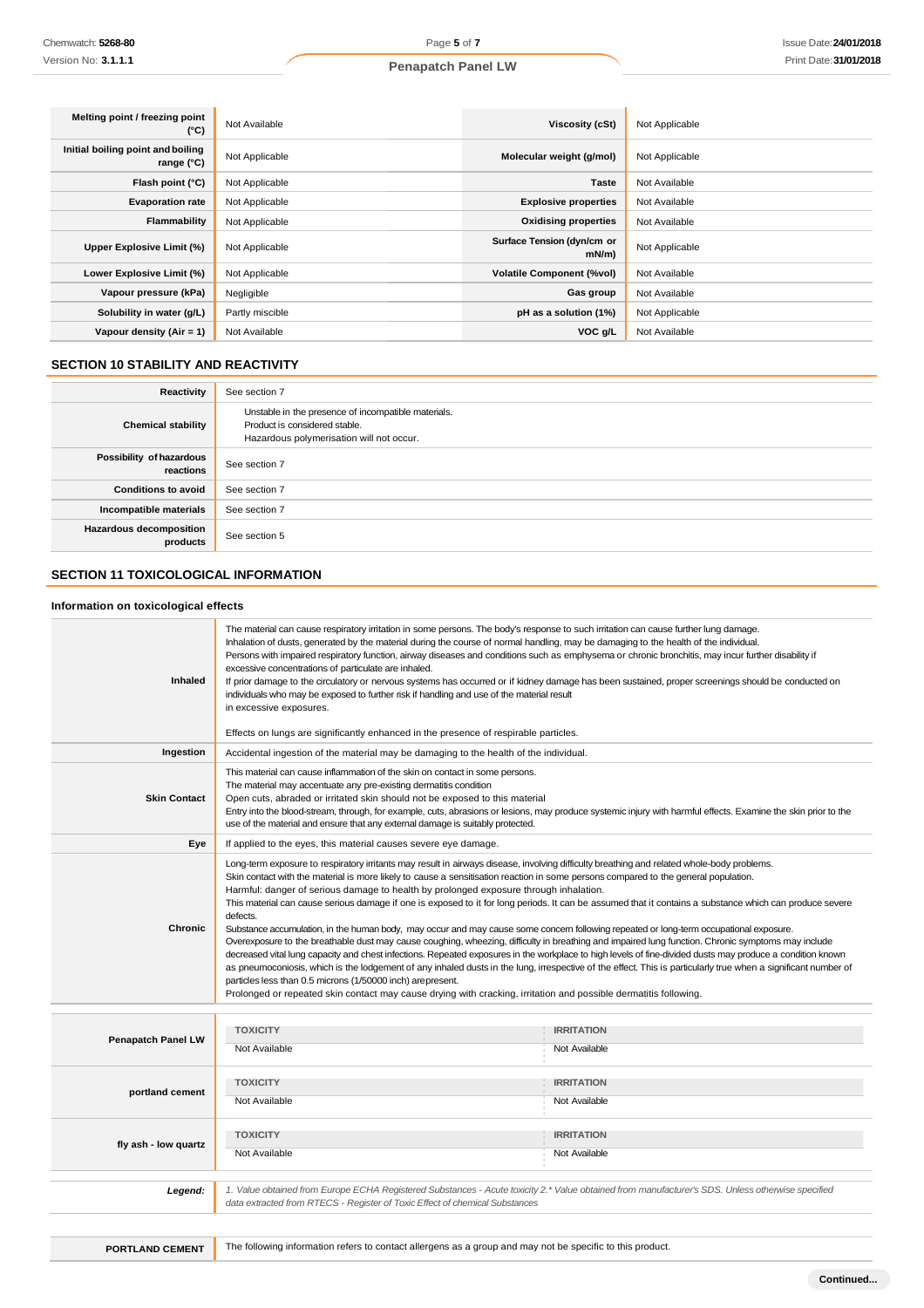## **Penapatch Panel LW**

|                                                             | Contact allergies quickly manifest themselves as contact eczema, more rarely as urticaria or Quincke's oedema. The pathogenesis of contact eczema                                                                                                                                                                        |                                 |                                                                                          |
|-------------------------------------------------------------|--------------------------------------------------------------------------------------------------------------------------------------------------------------------------------------------------------------------------------------------------------------------------------------------------------------------------|---------------------------------|------------------------------------------------------------------------------------------|
|                                                             | involves a cell-mediated (T lymphocytes) immune reaction of the delayed type. Other allergic skin reactions, e.g. contact urticaria, involve antibody-mediated<br>immune reactions.                                                                                                                                      |                                 |                                                                                          |
|                                                             | Asthma-like symptoms may continue for months or even years after exposure to the material ends. This may be due to a non-allergic condition known as                                                                                                                                                                     |                                 |                                                                                          |
|                                                             | reactive airways dysfunction syndrome (RADS) which can occur after exposure to high levels of highly irritating compound. Main criteria for diagnosing                                                                                                                                                                   |                                 |                                                                                          |
|                                                             | RADS include the absence of previous airways disease in a non-atopic individual, with sudden onset of persistent asthma-like symptoms within minutes to<br>hours of a documented exposure to the irritant. Other criteria for diagnosis of RADS include a reversible airflow pattern on lung function tests, moderate to |                                 |                                                                                          |
|                                                             | severe bronchial hyperreactivity on methacholine challenge testing, and the lack of minimal lymphocytic inflammation, without eosinophilia.                                                                                                                                                                              |                                 |                                                                                          |
| <b>PORTLAND CEMENT &amp; FLY</b><br><b>ASH - LOW QUARTZ</b> | No significant acute toxicological data identified in literature search.                                                                                                                                                                                                                                                 |                                 |                                                                                          |
|                                                             |                                                                                                                                                                                                                                                                                                                          |                                 |                                                                                          |
| <b>Acute Toxicity</b>                                       | ◎                                                                                                                                                                                                                                                                                                                        | Carcinogenicity                 | ◎                                                                                        |
| <b>Skin Irritation/Corrosion</b>                            | $\checkmark$                                                                                                                                                                                                                                                                                                             | Reproductivity                  | Q                                                                                        |
| <b>Serious Eye Damage/Irritation</b>                        | ✓                                                                                                                                                                                                                                                                                                                        | <b>STOT - Single Exposure</b>   | $\checkmark$                                                                             |
| <b>Respiratory or Skin</b><br>sensitisation                 | ✔                                                                                                                                                                                                                                                                                                                        | <b>STOT - Repeated Exposure</b> | ✔                                                                                        |
| Mutagenicity                                                | O                                                                                                                                                                                                                                                                                                                        | <b>Aspiration Hazard</b>        | ◎                                                                                        |
|                                                             |                                                                                                                                                                                                                                                                                                                          | Legend:                         | $\blacktriangleright$ - Data available but does not fill the criteria for classification |
|                                                             |                                                                                                                                                                                                                                                                                                                          |                                 | $\blacktriangleright$ - Data available to make classification                            |
|                                                             |                                                                                                                                                                                                                                                                                                                          |                                 | - Data Not Available to make classification                                              |

### **SECTION 12 ECOLOGICAL INFORMATION**

### **Toxicity**

| <b>Penapatch Panel LW</b> | <b>ENDPOINT</b>  | <b>TEST DURATION (HR)</b>                                                              | <b>SPECIES</b>                                                                                                                                                                                                                                                                                        |              | <b>VALUE</b>      | <b>SOURCE</b>    |
|---------------------------|------------------|----------------------------------------------------------------------------------------|-------------------------------------------------------------------------------------------------------------------------------------------------------------------------------------------------------------------------------------------------------------------------------------------------------|--------------|-------------------|------------------|
|                           | Not<br>Available | Not Available                                                                          | Not Available                                                                                                                                                                                                                                                                                         |              |                   | Not<br>Available |
| portland cement           | <b>ENDPOINT</b>  | <b>TEST DURATION (HR)</b>                                                              | <b>SPECIES</b>                                                                                                                                                                                                                                                                                        |              | <b>VALUE</b>      | <b>SOURCE</b>    |
|                           | Not<br>Available | Not Available                                                                          | Not Available                                                                                                                                                                                                                                                                                         |              | Not<br>Available  | Not<br>Available |
| fly ash - low quartz      | <b>ENDPOINT</b>  | <b>TEST DURATION (HR)</b>                                                              | <b>SPECIES</b>                                                                                                                                                                                                                                                                                        | <b>VALUE</b> |                   | <b>SOURCE</b>    |
|                           | <b>NOEC</b>      | 48                                                                                     | Fish                                                                                                                                                                                                                                                                                                  |              | ca.700.0-2000mg/L |                  |
| Legend:                   |                  |                                                                                        |                                                                                                                                                                                                                                                                                                       |              |                   |                  |
|                           |                  | (Japan) - Bioconcentration Data 7. METI (Japan) - Bioconcentration Data 8. Vendor Data | Extracted from 1. IUCLID Toxicity Data 2. Europe ECHA Registered Substances - Ecotoxicological Information - Aquatic Toxicity 3. EPIWIN Suite V3.12<br>(QSAR) - Aquatic Toxicity Data (Estimated) 4. US EPA, Ecotox database - Aquatic Toxicity Data 5. ECETOC Aquatic Hazard Assessment Data 6. NITE |              |                   |                  |

### **DO NOT** discharge into sewer or waterways.

### **Persistence and degradability**

| Ingredient                       | Persistence: Water/Soil               | Persistence: Air                      |  |
|----------------------------------|---------------------------------------|---------------------------------------|--|
|                                  | No Data available for all ingredients | No Data available for all ingredients |  |
|                                  |                                       |                                       |  |
| <b>Bioaccumulative potential</b> |                                       |                                       |  |
| Ingredient                       | <b>Bioaccumulation</b>                |                                       |  |
|                                  | No Data available for all ingredients |                                       |  |
|                                  |                                       |                                       |  |
| Mobility in soil                 |                                       |                                       |  |
| Ingredient                       | <b>Mobility</b>                       |                                       |  |
|                                  | No Data available for all ingredients |                                       |  |

## **SECTION 13 DISPOSAL CONSIDERATIONS**

| Waste treatment methods      |                                                                                                                                                                                                                                                                                                                                                                                                                                                                                                                                                                                                                                                                                                                                                                                                                                                                                                                                                                                                                              |  |  |  |
|------------------------------|------------------------------------------------------------------------------------------------------------------------------------------------------------------------------------------------------------------------------------------------------------------------------------------------------------------------------------------------------------------------------------------------------------------------------------------------------------------------------------------------------------------------------------------------------------------------------------------------------------------------------------------------------------------------------------------------------------------------------------------------------------------------------------------------------------------------------------------------------------------------------------------------------------------------------------------------------------------------------------------------------------------------------|--|--|--|
| Product / Packaging disposal | Legislation addressing waste disposal requirements may differ by country, state and/or territory. Each user must refer to laws operating in their area. In<br>some areas, certain wastes must be tracked.<br>A Hierarchy of Controls seems to be common - the user should investigate:<br>Reduction<br>$\blacktriangleright$ Reuse<br>$\blacktriangleright$ Recycling<br>Disposal (if all else fails)<br>This material may be recycled if unused, or if it has not been contaminated so as to make it unsuitable for its intended use.<br>• DO NOT allow wash water from cleaning or process equipment to enter drains.<br>If may be necessary to collect all wash water for treatment before disposal.<br>In all cases disposal to sewer may be subject to local laws and requlations and these should be considered first.<br>Where in doubt contact the responsible authority.<br>Recycle wherever possible or consult manufacturer for recycling options.<br>Consult State Land Waste Management Authority for disposal. |  |  |  |